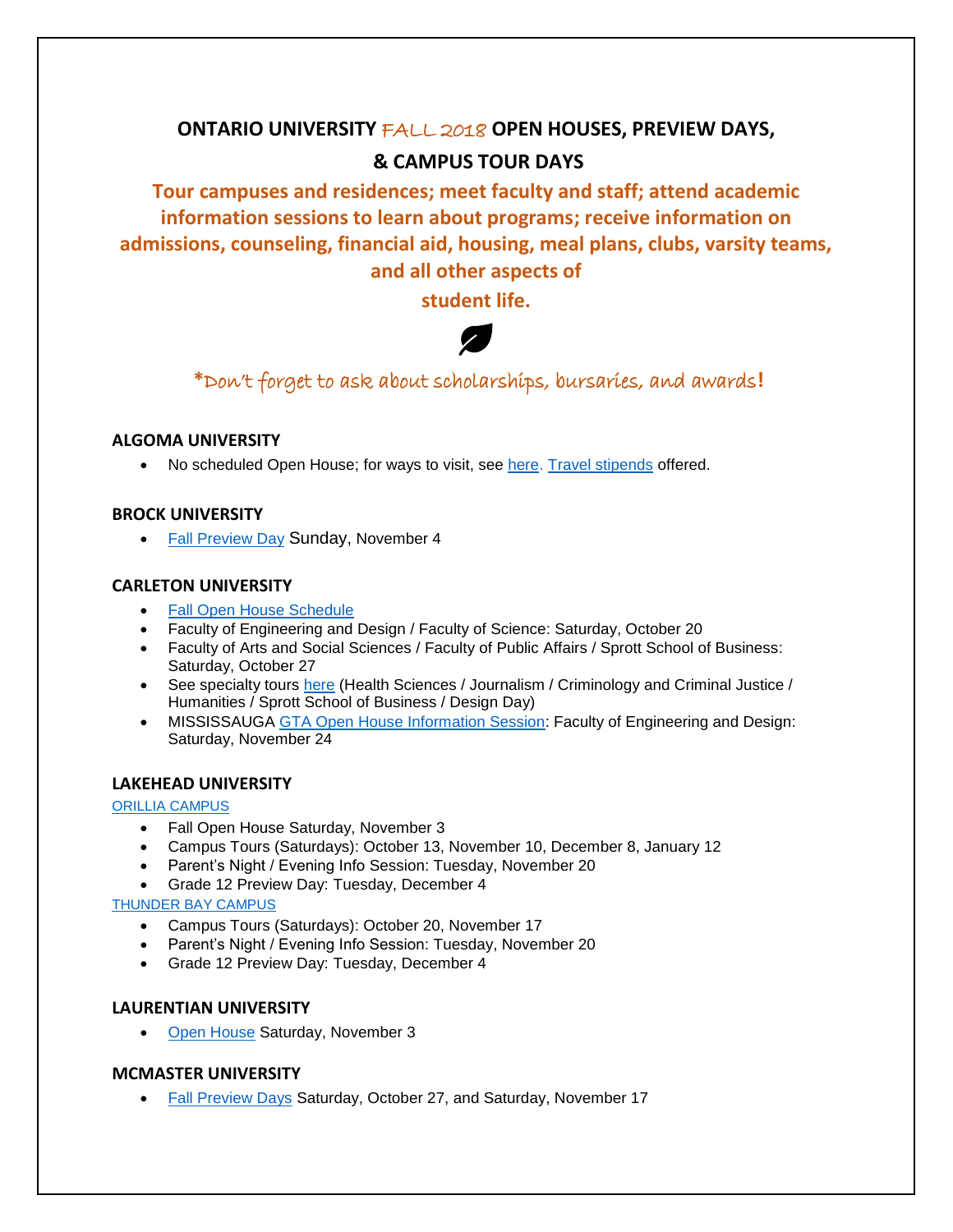#### **NIPISSING UNIVERSITY**

• [Open House](http://ibelongatnipissingu.ca/open-house/) Saturday, October 27

# **OCAD UNIVERSITY**

- [Open House](https://join.ocadu.ca/datatel.erecruiting.web.external/Pages/Events.aspx) Saturday, October 20
- Various campus tours and portfolio clinics throughout the fall semester

#### **QUEEN'S UNIVERSITY**

• [Fall Preview](https://www.queensu.ca/) Saturday, November 3, and Saturday, November 17

#### **ROYAL MILITARY COLLEGE OF CANADA**

• [Fall Open House](https://www.rmcc-cmrc.ca/en/registrars-office/visiting-rmcc) Saturday, November 17

# **RYERSON UNIVERSITY**

- [Open House](http://www.ryerson.ca/undergraduate/admission/connect/visits/) Saturday, November 10
- School of Performance [Open House](https://www.ryerson.ca/admissions/visits-tours/) Friday, November 23
- [Faculty of Communication and Design \(FCAD\)](https://www.ryerson.ca/fcad/) Open House to be determined

# **TRENT UNIVERSITY**

- DURHAM GREATER TORONTO AREA CAMPUS [Fall Open House](https://www.trentu.ca/futurestudents/open-house-tours) Saturday, October 27
- PETERBOROUGH CAMPUS[Fall Open House](https://www.trentu.ca/futurestudents/open-house-tours) Friday, November 2

# **UNIVERSITÉ DE HEARST**

• No scheduled Open House; see the ["Student or Student for a Day" program](http://www.uhearst.ca/etudiant-un-jour)

# **UNIVERSITY OF GUELPH**

GUELPH

- [Fall Preview Day](https://admission.uoguelph.ca/events) Sunday, November 4
- [Science & Engineering Sunday](https://admission.uoguelph.ca/events) November 11

GUELPH-HUMBER

• [Fall Information Day](https://www.guelphhumber.ca/) Sunday, November 11

# **UNIVERSITY OF ONTARIO INSTITUTE OF TECHNOLOGY (UOIT)**

• [Fall Open House](https://sites.uoit.ca/openhouse/) Saturday, November 17

# **UNIVERSITY OF OTTAWA**

- OTTAWA [Fall Open House](https://www.uottawa.ca/undergraduate-admissions/admission-events/open-house) Saturday, October 27
- SAINT PAUL UNIVERSITY [Open House](https://ustpaul.ca/en/open-house-november-3-2018_6556_17.htm) Saturday, November 3

# **UNIVERSITY OF TORONTO**

- ST. GEORGE CAMPUS [Fall Campus Day](http://future.utoronto.ca/fallcampusdays) Saturday, October 20
- MISSISSAUGA CAMPUS [Fall Campus Day](https://www.utm.utoronto.ca/future-students/visit/fall-campus-day) Sunday, October 28
- SCARBOROUGH CAMPUS [Fall Campus Day](http://www.utsc.utoronto.ca/admissions/fall-campus-day) Saturday, November 10